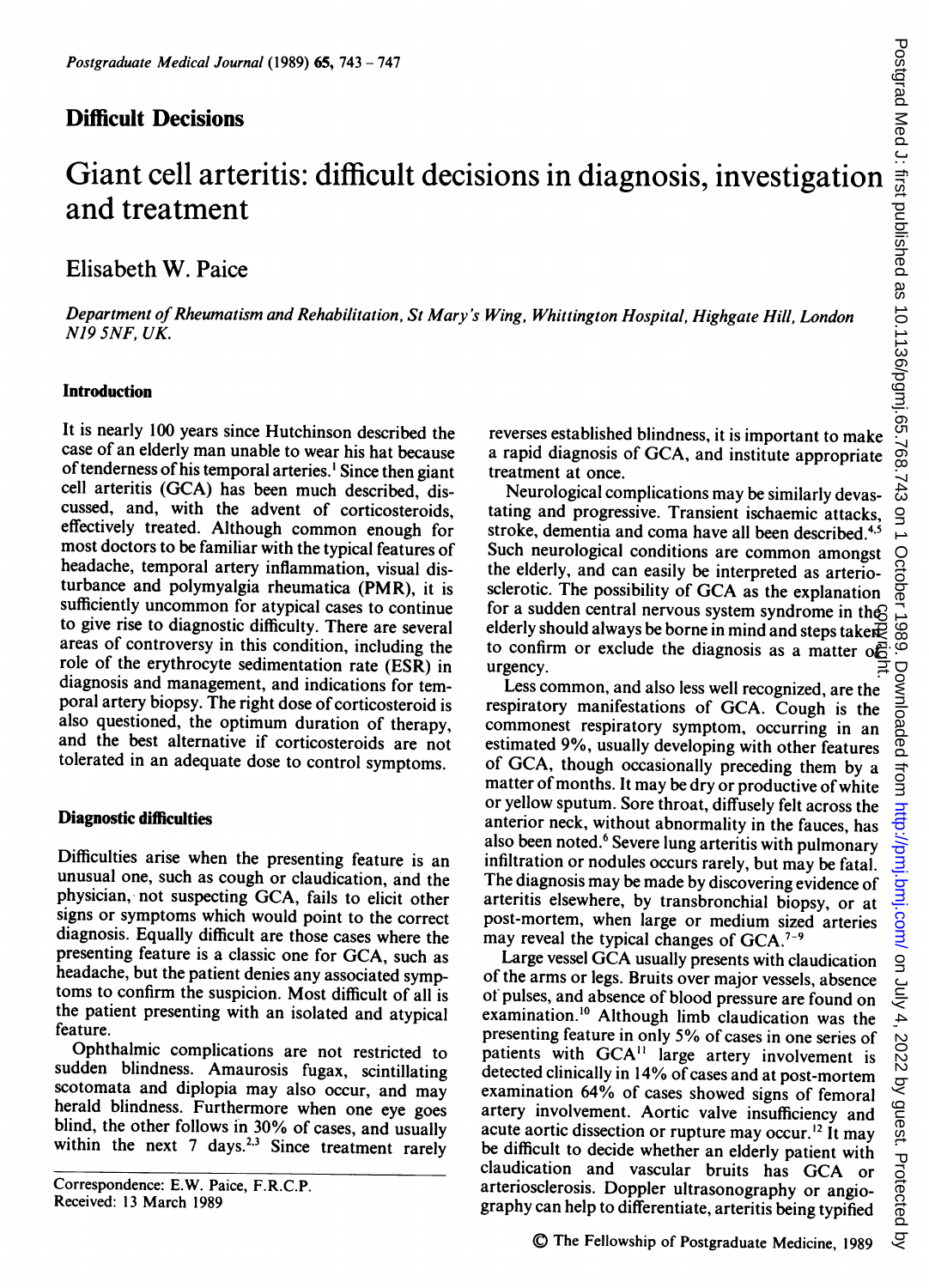by a smooth tapering and atheroma by irregular plaques.<sup>10</sup> Temporal artery biopsy is usually but not invariably positive.<sup>12</sup>

Perhaps the most difficult diagnosis to make is that of GCA with constitutional symptoms alone. Nine elderly patients were reported who were extensively investigated for anaemia, weight loss, fever and general malaise associated with a raised ESR.13 All were thought to have an occult malignancy or some type of connective tissue disorder. Finally GCA was considered in each case. Of four who underwent temporal artery biopsy, two were positive. All were treated with corticosteroids, all responded fully, and all remained well over a 6-year follow-up period. In another series of 74 consecutive patients with biopsy proven GCA, the presenting complaint was fever in <sup>12</sup> and weight loss or anorexia in  $7<sup>14</sup>$  The finding of a raised ESR and frequently also <sup>a</sup> raised alkaline phosphatase may encourage a search for occult malignancy. Such expensive and invasive investigations as marrow or lumbar puncture, liver biopsy, arteriography, barium studies or even laparotomy are performed before a temporal artery biopsy is considered.<sup>15</sup>

If a radioisotope bone scan is included in the work up for malignancy, <sup>a</sup> clue to the diagnosis ofGCA may be revealed. In PMR, with or without GCA, radioisotope bone scans are frequently abnormal, with increased uptake particularly over the sternoclavicular, shoulder, and elbow joints, in a symmetrical distribution quite unlike that of disseminated malig nancy.<sup>16</sup> In two cases,<sup>17</sup> the previously unsuspected diagnosis of GCA was made when calcification of the temporal arteries was detected on CT scan of the brain performed for the investigation of headache. Occasionally, in the investigation of a patient with constitutional symptoms alone, it is not possible to prove the diagnosis histologically, either because the temporal artery biopsy is negative or because it cannot be performed. The idea of using corticosteroids as a therapeutic trial in such instances is regarded by some with distaste, but it may be the only way of confirming the diagnosis and restoring an elderly person to a reasonable quality of life. A puritanical insistence on histological proof before treatment is both unrealistic and unkind.

### Investigation

An unexpectedly high ESR may be the first clue to the diagnosis ofGCA in <sup>a</sup> difficult case. Unfortunately the ESR is not invariably raised in clinically florid cases. Values of less than 30 mm/hour (Westergren) were found in 22.5% of 80 untreated patients with clinical evidence of PMR or GCA.'8 The height of the ESR is

not a predictor for the severity of the disease<sup>19</sup> and serious complications have occurred in patients with a normal ESR. Some elderly people have <sup>a</sup> raised ESR in any event, without an identifiable cause, $20$  and a modestly raised ESR is likely to be disease<sup>19</sup> and  $\frac{1}{\infty}$  and serious complications have occurred in patients with a normal ESR. Some elderly people have a raised ESR in any event, without an identifiable cause,<sup>20</sup> falls into the 'age adjusted' normal range. Of <sup>36</sup> patients with biopsy-proven GCA and 'normal' age adjusted ESR, 16 had an ESR of  $21-40$  mm/hour.<sup>21</sup>

The fact that the elderly may have an elevated ESR for which no cause can be found does not mean that the ESR will necessarily be any higher in those who do have an identifiable disease. The acceptance of the concept of an age adjusted normal ESR may blunt us the ESR will necessarily be any higher in those who do  $\overline{10}$  concept of an age adjusted normal ESR may blunt us to the clues offered by a mild elevation in the presence of suspicious symptoms. The ESR usually falls wi of suspicious symptoms. The ESR usually falls with treatment, but the response can be slow, with normal values reached after 2-4 weeks. C reactive protein (CRP) has been shown to be more responsive in terms of rapid fall with treatment and rise with clinical relapse than the  $ESR^{22-24}$  It has therefore been suggested that the ESR be abandoned in favour of CRP for monitoring the response to treatment. It might be more reasonable to use clinical evidence of relapse as the guide, relying on these tests only to lend support to clinical judgement. It has not been shown that CRP is superior to ESR in screening for  $GCA<sub>Q</sub>$ The CRP has been normal in <sup>a</sup> patient with clinically obvious GCA and a high ESR.<sup>25</sup> At CKP is superior to ESR in screening for GCA<sub>O</sub><br>
e CRP has been normal in a patient with clinically<br>
vious GCA and a high ESR.<sup>25</sup><br>
A temporal artery biopsy showing giant cells in the

media is the cornerstone of diagnosis in GCA. In a study of 134 biopsies for suspected  $GCA<sub>36</sub>$  46 were A temporal artery biopsy showing giant cells in the media is the cornerstone of diagnosis in GCA. In a study of 134 biopsies for suspected GCA,<sup>26</sup> 46 were positive and 88 negative. Of the negative biopsies only a 8 devel <sup>8</sup> developed clinical evidence of GCA. The biopsy correctly predicted the need for corticosteroid therapy<br>in 94% of cases. In a similar analysis of 103 biopsies<br>only 10 of 58 patients with negative biopsies had<br>subsequent definite clinical evidence of GCA.<sup>27</sup> Such<br>class in 94% of cases. In <sup>a</sup> similar analysis of <sup>103</sup> biopsies only <sup>10</sup> of 58 patients with negative biopsies had subsequent definite clinical evidence of GCA.<sup>27</sup> Such classic symptoms as jaw claudication, headache and physical abnormalities of the temporal arteries are much more common in patients with positive biopsies. In fact it is doubtful whether it is worthwhile performing the biopsy when the clinical picture is either of pure PMR or obvious GCA. When the clinical picture is elses In fact it is doubtful whether it is worthwhile perform ing the biopsy when the clinical picture is either of pure PMR or obvious GCA. When the clinical picture is less clear, as with <sup>a</sup> sudden ophthalmic or neurological disturbance, a biopsy is more likely to influence management. In such cases a single negative biopsy may not be sufficiently reassuring, and a biopsy of the other side may be considered. Eighty six per cent of positive biopsies are obtained on the first side sampled, and only 14% from a second sample.<sup>28</sup> Once steroid treatment has been started the chances of getting <sup>a</sup> positive biopsy fall off with every day that passes. In a study of <sup>132</sup> patients with clinical evidence of GCA, 84 had a positive biopsy. Of these, 82% of those biopsied before starting corticosteroids were positive, 60% of those biopsied within one week of starting treatment, and only 10% of those biopsied later.<sup>29</sup>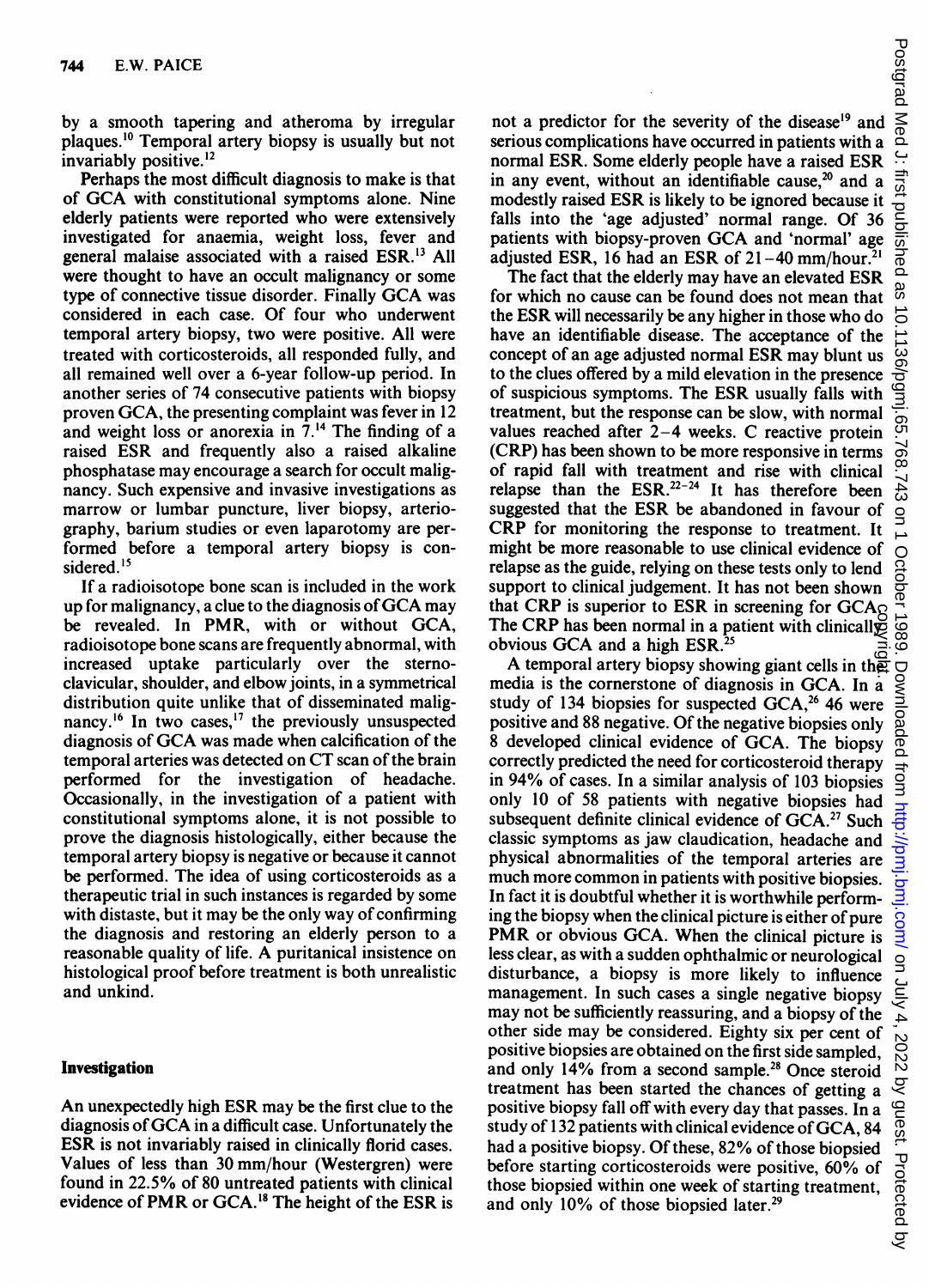### **Treatment**

The mainstay of treatment for GCA is corticosteroid therapy, but there is some controversy over the optimum dose and duration of treatment. Two recent studies have addressed this question and are worth considering in some detail. Delecoeuillerie et al. reviewed the case notes of patients diagnosed as having PMR or GCA in one French hospital over the period <sup>1976</sup> to 1986.30 One hundred and thirty two patients were identified who had clinically pure PMR and 78 who had clinical evidence of GCA. The influence of starting dose of corticosteroid on the prognosis and the development of steroid related side effects was studied. In the pure PMR group doses of 15-30 mg daily were associated with more side effects than doses of  $7-12$  mg daily, without any detectable benefit in terms of prognosis. Nine of these PMR patients later developed symptoms of GCA, but this was not related to the starting dose of prednisolone. In the GCA group, patients treated with low starting doses of prednisolone (10-20 mg/day) developed fewer corticosteroid side effects and had no more visual or neurological complications than patients starting on higher doses  $(21-60 \text{ mg/day})$ . The authors conclude that high doses of steroid (above <sup>12</sup> mg) are of no value in PMR and that the value of high doses (above <sup>20</sup> mg/day) for GCA is doubtful. They admit several flaws in the study, however. Because the study was retrospective there was no randomization of start dose and, not surprisingly, all the GCA patients with visual disturbance at the time of diagnosis were given the high starting doses. Possibly they would have done less well on <sup>a</sup> lower dose. Any patient not responding to the starting dose within 48 hours was given an increased dose, but was not considered to have left the original group. How many patients needed the increased dose is not revealed, but again these patients might not have done so well without it. The incidence of corticosteroid related side effects, such as diabetes or crush fractures was not compared with the expected incidence in an age matched population.

The second study was carried out by Andersson et  $al.$  in two Swedish hospitals.<sup>31,32</sup> The records of all the <sup>90</sup> patients diagnosed as having GCA between <sup>1968</sup> and 1975 were studied and survivors traced 9-16 years from the time of the original diagnosis. Sixty five of the patients had biopsy proven GCA and the remainder fulfilled the criteria for PMR. The authors considered the starting dose of prednisolone, the duration of treatment, the incidence of steroid related side effects and the mortality rate. The mean initial dose of prednisolone was 33.2 mg and the mean duration of therapy was 5.8 years. Attempts to withdraw therapy resulted in a relapse in nearly half the cases regardless of the time after diagnosis that the attempt was made, and regardless of whether the patient had PMR or GCA. The <sup>43</sup> patients who died during the follow-up period had a mean age of 82.5 years at time of death. A note was made of other conditions developing after the diagnosis of PMR or GCA. Some of these conditions, such as fractured neck of femur (9 cases), vertebral collapse (3 cases) and diabetes (10 cases) might be considered to be caused by steroid therapy. However, comparison with population studies in Sweden showed that none of these conditions had occurred with greater frequency in the patients than in the general population in this age group. The mortality rate for the patients <sup>5</sup> years after diagnosis was slightly better than expected for the general population. After 10 and <sup>15</sup> years the observed mortality equalled that expected. The authors therefore concluded that it was often necessary to continue with a modest dose of corticosteroid for years but that a mean starting dose of 33.2 mg was compatible with <sup>a</sup> normal life expectancy without an excess of steroid related side effects.

A reasonable conclusion to draw from these studies might be that modest doses of <sup>15</sup> mg or less will be adequate for most cases of PMR, and doses of 20-40 mg for most cases of GCA. There is insufficient evidence about the outcome of patients presenting with visual, neurological or large vessel arteritis and treated with doses of less than 40 mg. Most authorities  $\Omega$ quote a recommended dose of  $40-60$  mg/day for this  $\Theta$ group, reducing to lower maintenance doses within a frequence with doses of essential 40 ling. Most authorities of quote a recommended dose of  $40-60$  mg/day for this assumption, reducing to lower maintenance doses within a signal few weeks. The intention should be to with treatment over a 2 year period for PMR and over  $3-5$ years for GCA.

The timing of steroid doses can have an influence both on efficacy and side effects. In a prospective study, Hunder et  $al$ .<sup>32</sup> tried three different dosage regimes on 60 consecutive patients with GCA. Group A were given <sup>15</sup> mg 8-hourly; Group <sup>B</sup> were given <sup>45</sup> mg every morning; Group C were given 90 mg on alternate mornings. At the end of 4 weeks the results were as follows: in Group A 18/20 were in remission, but 9 patients had evidence of steroid related side effects; in Group B 16/20 were in remission and <sup>7</sup> had side effects; in Group C only 6/20 were in remission, and no side effects were noted. Subsequently <sup>4</sup> patients were treated with <sup>120</sup> mg of pred nisolone on alternate days without achieving remission in 4 weeks. Divided doses are both more effective and more toxic; alternate day regimens are ineffective.

The duration of therapy for GCA must depend on the patient's symptoms, or on other evidence of continued activity, such as raised ESR or CRP. The mean seems to be about three years.<sup>34,35</sup> Although the relapse rate is high when steroids are withdrawn completely, a low maintenance dose keeps the disease at bay. An increased mortality was found where the maintenance dose remained over 10 mg.<sup>36</sup>

Although nonsteroidal anti-inflammatory drugs have some effect on the muscular pain and stiffness of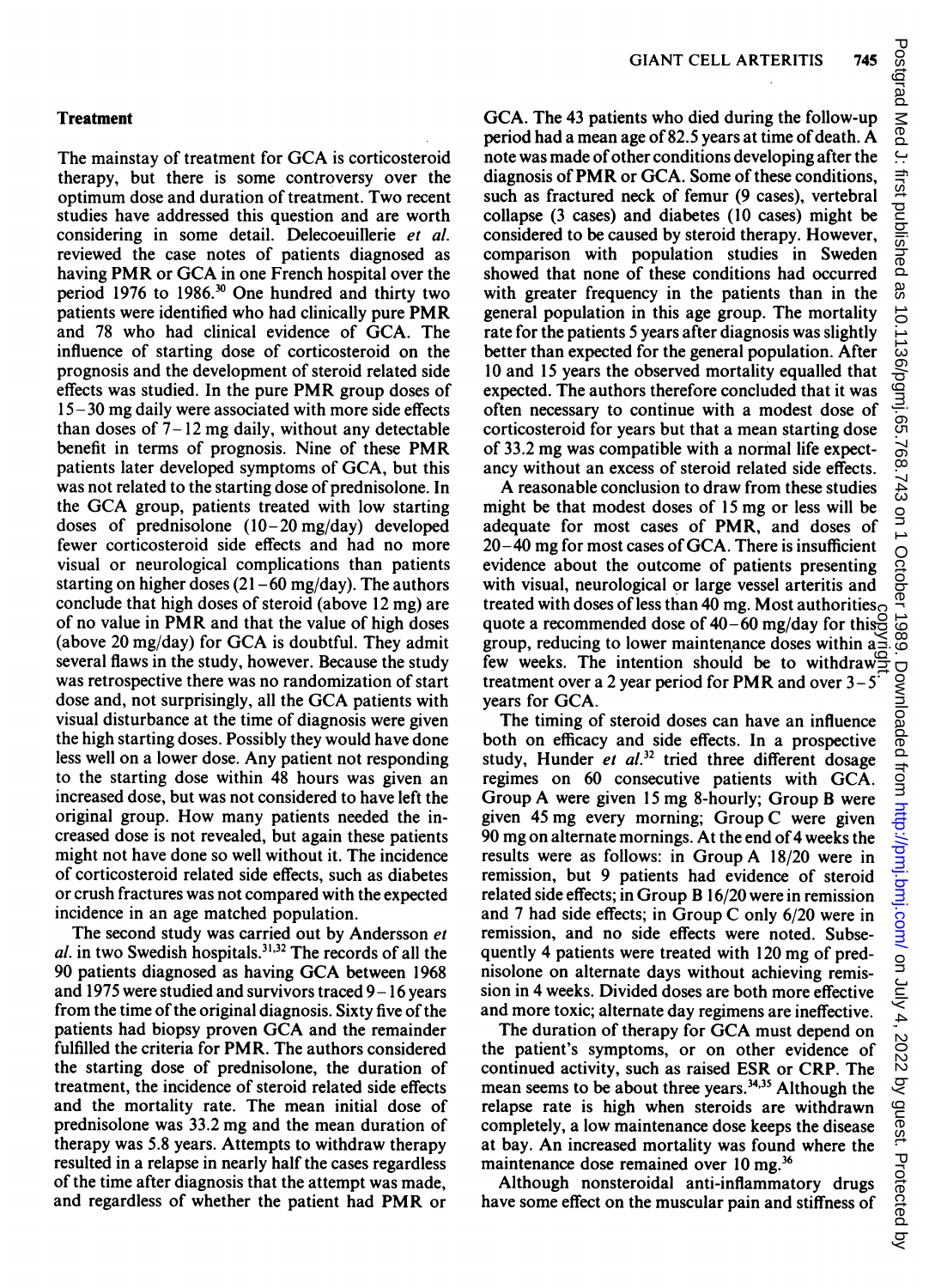PMR, it is less dramatic or complete than that of corticosteroids and there is no evidence that these drugs are effective for GCA.<sup>37</sup> Nonsteroidal antiinflammatory drugs may be tried for those patients with clinically pure PMR and some relative contraindication to corticosteroids. They are also useful when withdrawal of the last few milligrams of prednisolone proves difficult because of the unmasking of osteoarthritic pains. Local injection of steroid to the sternoclavicular, acromioclavicular or shoulder joints may be helpful when one of these joints continues to give symptoms despite an overall improvement with systemic treatment.

Occasionally a patient fails to respond even to high

doses of steroid, or the side effects become intolerable. Azathioprine has been studied<sup>38</sup> in a one year controlled trial to ascertain if there is a steroid sparing effect. A dose of 150 mg daily was compared with  $\frac{1}{\omega}$ placebo in a series of 31 patients with PMR or GCA, $\frac{3}{12}$ stabilized on a minimum effective dose of pred- $\bar{\overline{G}}$ nisolone. Only 10 patients on azathioprine completed  $\frac{3}{60}$ 36 weeks on the drug because of gastrointestinal  $\frac{3}{6}$ disturbance. The role of azathioprine is therefore still unclear but perhaps a lower dose in these elderly  $\overline{\omega}$ patients would be better tolerated and still be effective.  $\overline{\bigcirc}$ <br>Dapsone,<sup>39</sup> methotrexate, cyclophosphamide and cy- $\overline{\bigcirc}$  $\mu$ apsone,<sup>39</sup> methotrexate, cyclophosphamide and cyclosporine<sup>40</sup> have all been tried in the resistant or  $\frac{6}{3}$ <br>difficult case.<sup>41</sup>

### References

- 1. Hutchinson, J. Disease of the arteries. On <sup>a</sup> peculiar form of thrombotic arteritis of the aged which is sometimes productive of gangrene. Arch Surg 1890, 1: 323-329.
- 2. Jonasson, F., Cullen, J.F. & Elton, P.A. Temporal arteritis. Scott Med J 1979, 24: 111.
- 3. Kearns, P. Temporal artery biopsy. Br Med J 1988, 297: 1404.
- 4. Caselli, R.J., Hunder, G.G. & Whisnant, J.P. Neurologic disease in biopsy proven giant cell (temporal) arteritis. Neurology 1988, 38: 352-359.
- 5. Lipton, R.B., Rosenbaum, D. & Mehler, M.F. Giant cell arteritis causes recurrent posterior circulation transient ischaemic attacks which respond to corticosteroid. Eur Neurol 1987, 27: 97-100.
- 6. Larson, T.S., Hall, S., Hepper, N.G.G. & Hunder, G.G. Respiratory tract symptoms as a clue to giant cell arteritis. Ann Int Med 1984, 101: 594-597.
- 7. Karam, G.H. & Fulmer, J.D. Giant cell arteritis present ing as interstitial lung disease. Chest 1982, 82: 781-784.
- 8. Kramer, M.R., Melzer, E., Nesher, G. & Sonnenblick, M. Pulmonary manifestations of temporal arteritis. Eur J Respir Dis 1987, 71: 430-433.
- 9. Ladanzi, M. & Fraser, R.S. Pulmonary involvement in giant cell arteritis. Arch Pathol Lab Med 1987, 111: 1178-1180.
- 10. Perruquet, J.L., Duane, E.D. & Harrington, T.M. Aortic arch arteritis in the elderly. An important manifestation of giant cell arteritis. Arch Intern Med 1986, 146: 289-291.
- 11. Greene, G.M. Giant cell arteritis of the legs. Clinical isolation of severe disease with gangrene and amput-<br>ation.  $Am J Med$  1986, 81: 727-733.<br>12. Klein, R.G., Hunder, G.G., Stanson, A.W. & Sheps,
- 5.G. Large artery involvement in giant cell (temporal) arteritis. Ann Int Med 1975, 823: 806-812.
- 13. Allison, M.C. & Gough, K.R. Steroid sensitive systemic disease with anaemia in the elderly: a manifestation of giant cell arteritis? Postgrad Med J 1985, 61: 501-503.
- 14. Healey, L.A. & Wilske, K.R. Presentation of occult giant cell arteritis. Arthritis Rheum 1980, 23: 641-643.
- 15. Strachan, R.W., How, J. & Bewsher, P.D. Masked giant cell arteritis. Lancet 1980, i: 194.
- 16. Paice, E.W., Wright, F.W. & Hill, A.G.S. Sternoclavicular erosions in polymyalgia rheumatica. Ann Rheum Dis 1983, 42: 379-383.
- 17. Karacostas, D., Taskos, N., Tsounis, S. & Nicolaides, T. CT findings in temporal arteritis. A report of <sup>2</sup> cases. Neuroradiology 1986, 28: 373.
- 18. Ellis, M.E. & Ralston, S. The ESR in the diagnosis and  $\overline{\varphi}$ management of the polymyalgia rheumatica/giant cell arteritis syndrome. Ann Rheum Dis 1983, 42: 168-178.
- 19. Jacobson, D.M. & Slamovits, T.L. Erythrocyte sedimenmanagement of the polymyalgia rheumatica/giant copyrate its syndrome. Ann Rheum Dis 1983, 42: 168 – 178 {<br>Jacobson, D.M. & Slamovits, T.L. Erythrocyte sediments its relation rate and its relationship to haematocrit in gia cell arteritis. Arch Ophthalmol 1987, 105: 965-967.
- 20. Boyd, R.V. & Hoffbrand, B.I. Erythrocyte sedimentation rate in elderly hospital inpatients. Br Med J 1966, 1:  $\frac{1}{\Omega}$  $901 - 902.$
- 21. Wong, R.L. & Korn, J.H. Temporal arteritis without an  $\mathfrak{L}$ elevated erythrocyte sedimentation rate. Am J Med 1986, 80: 959-964.
- 22. Mallya, R.K., Hind, C.R., Berry, H. & Pepys, M.B. Serum C reactive protein in polymyalgia rheumatica. A prospective serial study. Arthritis Rheum 1985, 28: 383-387.
- 23. Andersson, R., Malmvall, B.-E. & Bengtsson, B.-A. Acute phase reactants in initial phase of giant cell arteritis. Acta Med Scand 1986, 220: 365-367.
- 24. Schreiber, S. C reactive protein in the management of polymyalgia rheumatica and giant cell arteritis. Clin Rheumatol 1987, 6: 97-98.
- 25. Eshagen, J. & Goeken, J.A. C reactive protein in giant cell (cranial, temporal) arteritis. Ophthalmology 1980, 87: 1160-1166.
- L.T. & Hunder, G.G. The therapeutic impact of temporal artery biopsy. Lancet 1983, ii: 1217-1220.
- 27. Vilaseca, J. Clinical usefulness of temporal artery biopsy. Ann Rheum Dis 1987, 46: 282-285.
- 28. Hall, S. & Hunder, G.G. Is temporal artery biopsy prudent? Mayo Clin Proc 1984, 59: 793-796.
- 26. Hall, S., Persellin, S., Lie, T.J., O'Brien, P.C., Kurland, J. D.T. & Hunder, G.G. The therapeutic impact of temporal artery biopsy. *Lancet* 1983, ii: 1217–1220.<br>
27. Vilaseca, J. Clinical usefulness of temporal arte 29. Allison, M.C. & Gallagher, P.J. Temporal artery biopsy and corticosteroid treatment. Ann Rheum Dis 1984, 43: 416-417.